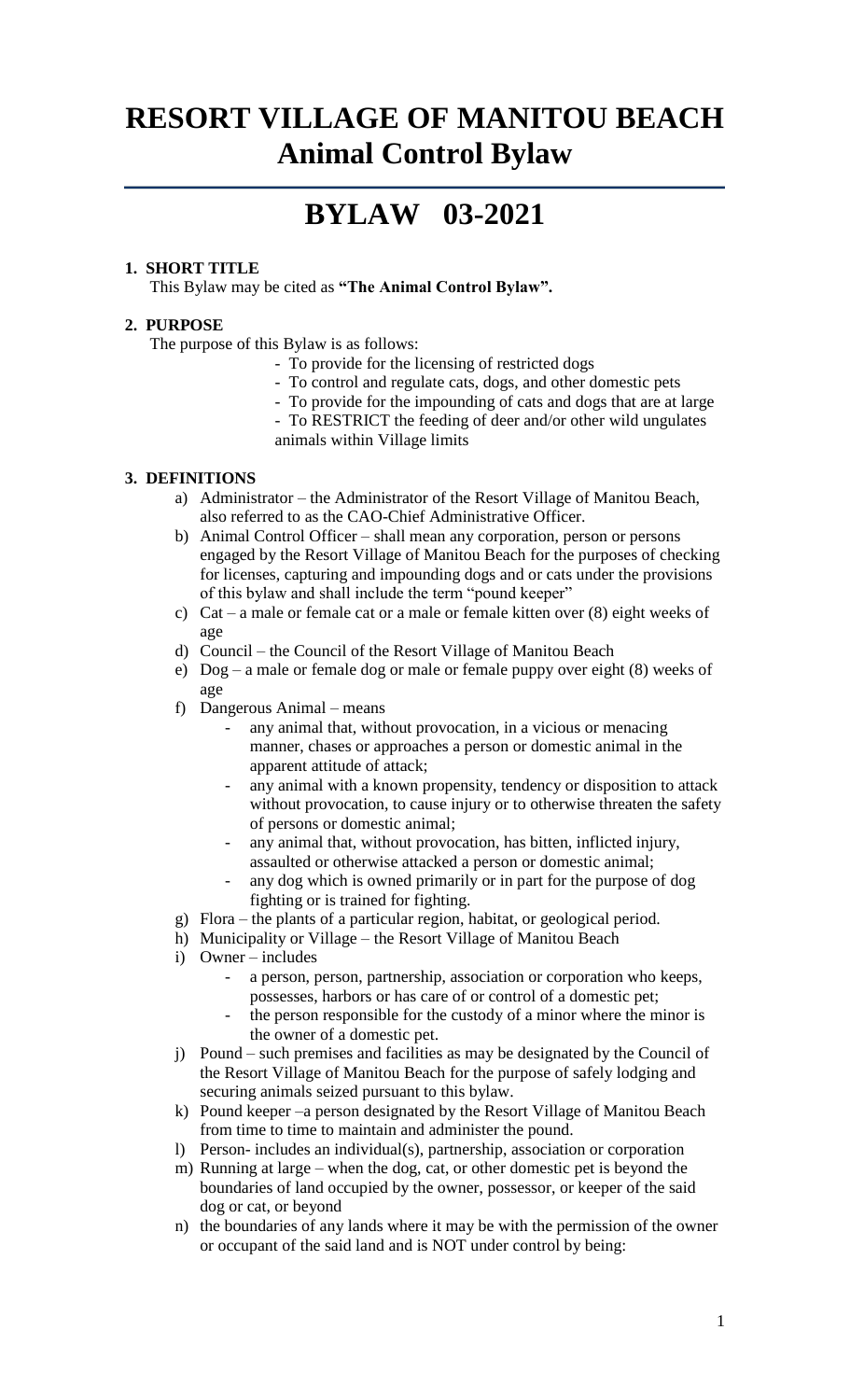#### **DEFINITIONS (CONTINUED)**

- on a leash or harness and in direct and continuous charge of a person competent to control it; or
- securely confined within an enclosure; or
- within fenced limits of the "Off-Leash" Dog Park; or
- Securely fastened so that it cannot roam at will.
- o) Ungulates- a wild, hoofed mammal.

#### **4. REGISTERING**

- a) Every owner of a cat or dog shall register with an Animal License Application through the Village Office, with description of animal, and any background history of behavior that would be pursuant of social responsibility. Fees outlined in Schedule A.
- b) Any dog registration certificate or applicable fee issued pursuant to the provisions of this bylaw by the Village shall not be transferable to any other dog.
- c) Licensed animals will be issued a numbered tag, and expected to wear this tag on collar as proof of registration with the Village.

#### **5. RUNNING AT LARGE**

- a) The owner of a dog, cat or other domestic pet shall not at any time allow the animal to run at large within the village.
- b) When a domestic pet is found to be running at large, its owner is deemed to have failed or refused to comply with the provisions of this section. An exception may be made if the owner is actively looking for a lost dog or cat.
- c) Where a dog or cat is found to be running at large, the owner or occupant of that property on which the dog or cat is running at large may make a written complaint to the Resort Village of Manitou Beach.
- d) The "Off-Leash" Dog Park provides a fenced perimeter that allows owners to run their dog(s), "off-leash", when owners hold their animals to the standard of conduct set forth in Section 11.

#### **6. LIMITS – DOGS AND CATS**

- a) No person within the village shall harbor or keep more than three (3) dogs on any one property. If an owner fails or refuses to comply with the provisions of this section, he/she shall be subject to the penalties as set out in Schedule "B" attached hereto.
- b) No person within the village shall harbor or keep more than three (3) cats on any one property. If an owner fails or refuses to comply with the provisions of this section, he or she shall be subject to the penalties as set out in Schedule "B" attached hereto.
- c) No person within the village shall harbor or keep more than a combined total of 5 cats and dogs on any one property. If owner fails to comply with the provisions of this section, he/she shall be subject to penalties as set out in Schedule "B" hereto.

#### **7. SEIZURE AND IMPOUNDING**

- a) An Animal Control Officer may seize and impound any dog or cat observed to be at large.
- b) An Animal Control Officer may enter onto land surrounding any building in pursuit of any dog or cat which has been observed to be at large.
- c) The Animal Control Officer is hereby authorized to seize and capture, by any method authorized by resolution of Council, and impound any dog or cat running at large contrary to the provisions of this bylaw.
- d) Any person may take any dog or cat found running at large contrary to the provisions of this bylaw to the Village pound.
- e) No person, whether or not he is the owner of a dog or cat which is being or has been pursued or seized, shall:
	- interfere with or attempt to obstruct an Animal Control Officer who is attempting to seize or has seized any dog or cat in accordance with the provisions of this bylaw;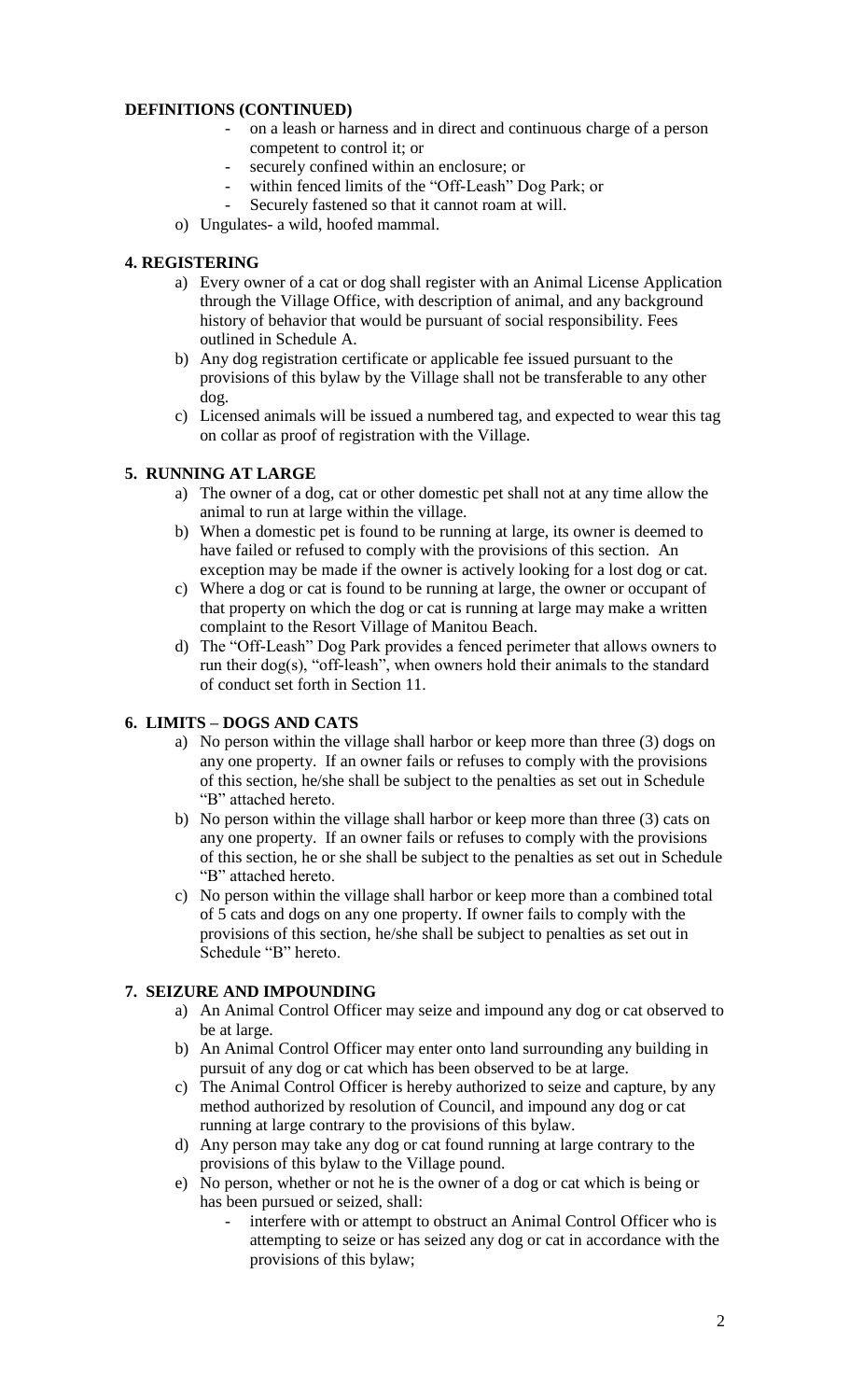#### **SEIZURE AND IMPOUNDING (CONTINUED)**

- unlock or unlatch or otherwise open the vehicle in which dogs or cats seized under this bylaw have been placed so as to allow or attempt to allow any dog or cat to escape there from.
- Remove or attempt to remove any dog or cat from the possession of the Animal Control Officer.

#### **8. POUND**

- a) The Council shall endeavor to appoint a pound keeper.
- b) All dogs and cats impounded in the pound shall be so confined therein for a period of 72 hours from the time of capture during which time the owner thereof shall have the right to repossess the said dog or cat upon paying to the Village Office the amount set forth in Schedule "B" of this Bylaw.
- c) No domestic animal which is impounded shall be released to its owner or to any other person until the appropriate pound fee is paid.
- d) When a dog has been impounded, the Village Office shall immediately attempt to contact the owner as shown in the records made when the dog was registered at the address shown therein or shall immediately post notice in the Village Office containing a description of the dog, that unless the said dog is claimed and the fees as provided for in this bylaw are paid within 72 hours from the date of impounding, the said dog shall be dealt with pursuant to the provisions of the bylaw. When a cat has been impounded, the Village Office shall immediately post notice in the Village Office containing a description of the cat along with the terms for release.
- e) All impounded dogs or cats which are not claimed within 72 hours as aforesaid, may be taken to the nearest animal shelter. It shall be the duty of the pound keeper to provide each dog or cat impounded under the authority of this bylaw an adequate supply of food and fresh water and proper shelter during its confinement in the pound on a daily basis.
- f) Any dog found in any public street, lane, park, or other public place or otherwise running at large contrary to the provisions of this bylaw, the Animal Control Officer may seize and impound by any method authorized by Council.

#### **9. LITTER – DOGS AND CATS**

- a) If a dog or cat defecates on any public or private property other than the property of the owner, possessor or harborer of the said dog or cat, the owner, possessor or harborer of the dog or cat shall cause such defecation to be removed immediately and disposed of in a sanitary fashion. If witnessed, that the owner, possessor, or harborer does not remove and dispose of feces from the animal in their possession on public or private property, they are subject to fines outlined in Schedule B.
- b) Defecations deposited on the private property of the owner, possessor or harborer of a dog or cat shall be removed and disposed of in a sanitary manner on a weekly basis.

#### **10. NUISANCE**

- a) The owner, possessor or harborer of a dog shall not allow the animal to create a nuisance to any person by barking, howling, attempting to bite or biting anyone or any domestic animal, chasing vehicles or bicycles and any owner, possessor or harborer who contravenes this section commits an offence under this bylaw.
- b) The owner, possessor or harborer of a cat shall not allow the animal to create a nuisance to any person by howling, hissing or otherwise making disruptive noises or by urinating, defecating or spraying on or otherwise damaging or interfering with any property other than the property of the owner, possessor, or harborer. Any owner, possessor or harborer who contravenes this section commits an offence under this bylaw.
- c) Where a dog or cat is found to be creating a nuisance, the owner or occupant of that property on which the dog or cat is creating a nuisance may make a written complaint to the Resort Village of Manitou Beach. Owners, possessors, and harborer are subject to fees outlined in Schedule B.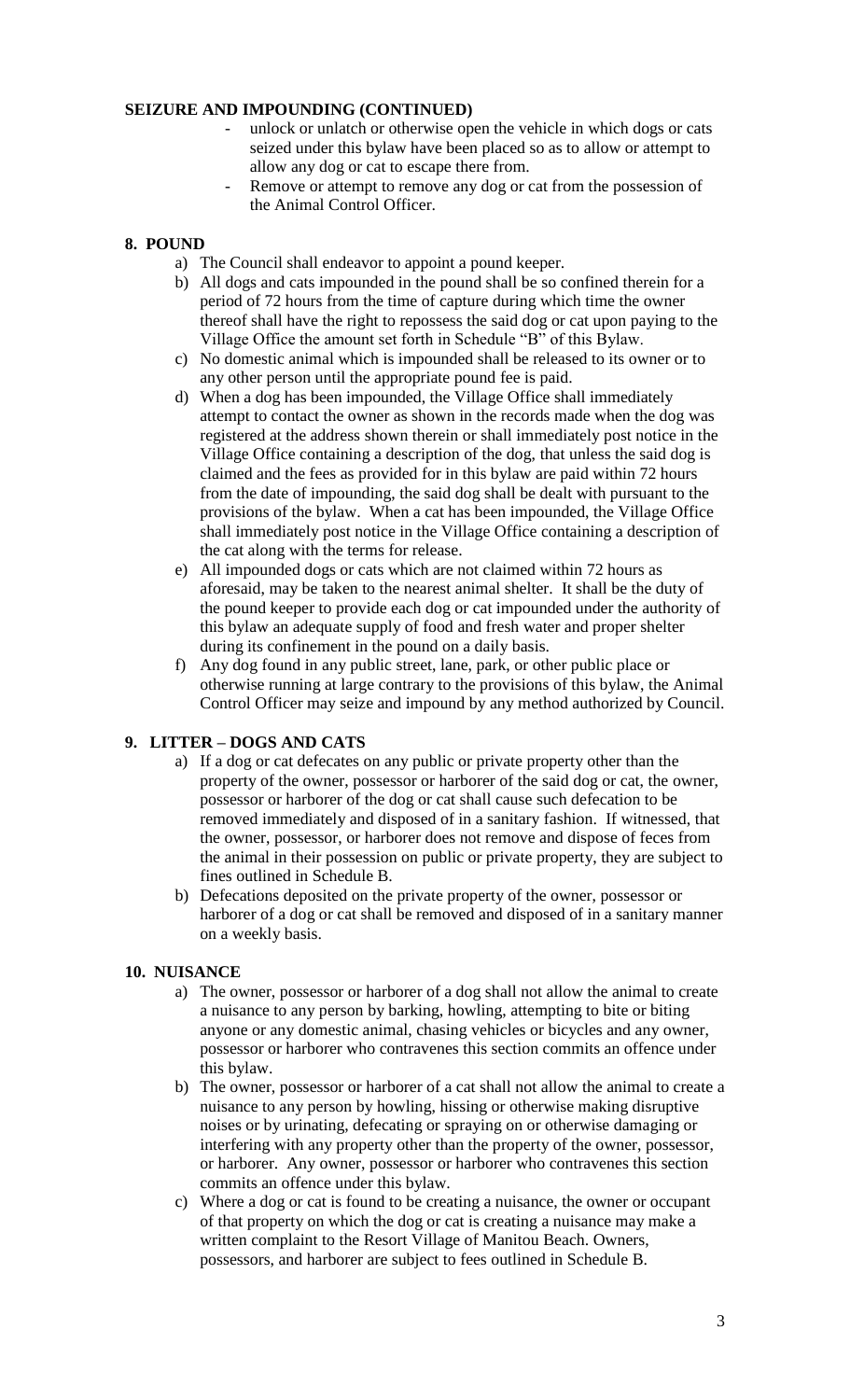#### **11. DOG PARK**

- a) Owners must be under control of their dog(s) at all times. Dogs must respond to their owner's voice, or sound commands. Owners must have plain view of their dogs while utilizing the Off-Leash Dog Park.
- b) Owner's MUST immediately pick up and DISPOSE of their pet's feces.
- Owners are expected to carry a 'suitable means' for picking up pet's feces.
- c) A maximum of 30 dogs are allowed in the park at any given time.
- d) Female dogs in heat WILL NOT be permitted into the Dog Park.
- d) ALL Dogs must have current vaccinations to be allowed access.
- e) Owner's must carry with them a leash, no greater in length than two meters.
- f) Dogs considered to be aggressive to people or other pets WILL NOT be allowed in the Off-Leash Dog Park. Dogs persistently barking at other dogs WILL NOT be allowed in the Off-Leash Dog Park.
- g) NO human or animal food permitted within the Off-Leash Dog Park.
- h) The handler of a dog at the Off-Leash Dog Park MUST be at least 16 years of age, unless accompanied by an adult.

i) Owners are fully responsible for any damages or injury done by their pets at the Off-Leash Dog Park. The Resort Village of Manitou Beach incurs NO

- LIABILITY from the freedom of use of the Off-Leash Dog Park.
- j) NO motorized vehicles of any kind are permitted within the Dog Park. Resort Village of Manitou Beach maintenance equipment excluded.

#### **12. UNGULATES**

- a) Due to the detrimental impact on herd health, impacts to flora on Private Property, and impacts to Village flora, there shall be no feeding of wild ungulates within Village Limits.
- b) No bird feed or grain shall be fed on the ground in such a way that would attract wild ungulates. No low hanging bird feeders shall be used in such a way that would attract ungulates.
- c) Any persons found to be feeding ungulates in Village Limits shall be subject to fines outlined in Schedule B.

#### **13. RABIES AND OTHER DISEASES**

- d) Any dog or cat suspected of having rabies shall not be killed but shall be secured and isolated for ten (10) days and the matter immediately reported to a veterinary clinic whose instructions shall be complied with.
- e) An owner, possessor or harborer of a dog or cat who neglects or refuses to comply with any order of the veterinary clinic shall be guilty of an infraction of this bylaw.
- f) Where a complaint is received by the Village Office that an animal within the Village is dangerous, Division 5 -Dangerous Animals Section 374 to and including Section 380 of the *Municipalities Act* shall apply.

#### **14**. **BEE KEEPING**

a) No person keeping bees, or permitting bees to be kept on his or her property, shall fail to adequately maintain the bees such that the bees exhibit unduly defensive behavior towards any other person while that person is on their own property or public property.

#### **15. OTHER DOMESTIC ANIMALS**

a) Discretionary ownership of other domestic pets may be considered by: completed application to Council, and upon approval, any requirements set forth by Council must be adhered to or else subject to fines, listed in Section B #6.

#### **15. GENERAL PENALTY**

A person who contravenes any provision of this bylaw or neglects or refuses to comply therewith shall be guilty of an offence and liable upon summary conviction to a fine of not less than \$100.00 and not more than \$2000.00.

#### **16. PENALTY**

a) Where any person has committed or alleged to have committed a breach of any of the provisions of this bylaw, a ticket in the form designated Form "A" attached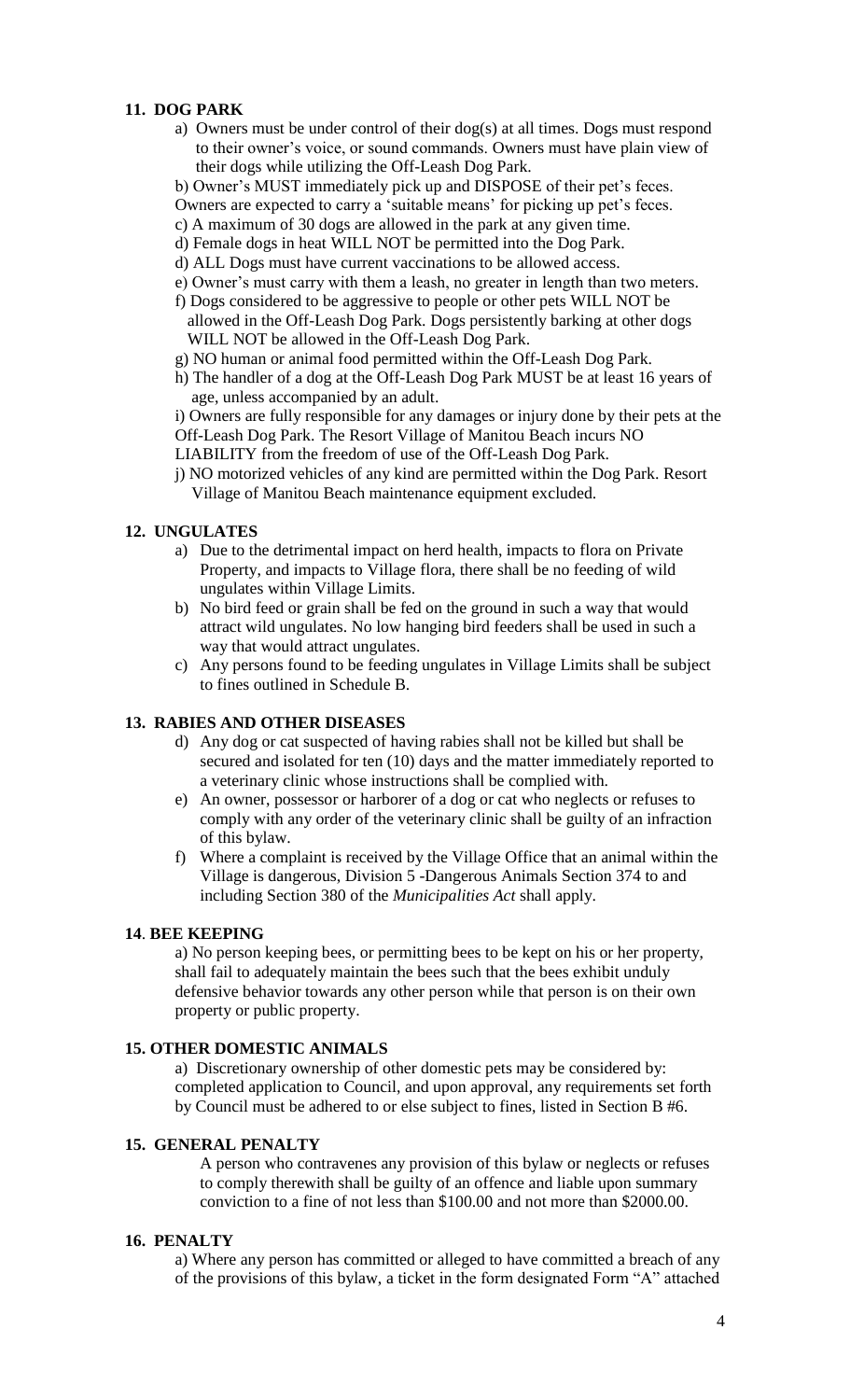to and forming a part of this bylaw, may be served on such person by the Animal Control Officer/Bylaw Commissionaire or by

registered mail by the Administrator of the Resort Village of Manitou Beach.

- a) A person to whom a ticket is being issued pursuant to this section shall furnish the Animal Control Officer with his/her name and address upon request.
- b) A person who contravenes any provision of this bylaw, upon being served with a ticket, may voluntarily pay the prescribed penalty as set forth in Schedule "B" to this bylaw.
- c) If the Village receives voluntary payment of the prescribed penalty within seven (7) days from the date the ticket was issued, the person receiving the ticket shall not be liable for prosecution for the offence.
- d) If the person who has committed or is alleged to have committed a breach of any section of this bylaw fails to pay the specified fine within the time allowed following service of the ticket, the provisions of this section no longer apply and the person shall be liable to prosecution for the offence.

#### **16. SEVERABILITY**

a) A decision of the court that one or more of the provisions of this bylaw are invalid in whole or in part does not affect the validity, effectiveness or enforceability of the other provisions or parts thereof with respect to this bylaw.

#### **17. REPEAL OF FORMER BYLAWS**

Bylaw No. 13/2001 passed on the  $22<sup>th</sup>$  of July, 2001 is hereby repealed.

Chief Administrative Officer Elise Dale

**\_\_\_\_\_\_\_\_\_\_\_\_\_\_\_\_\_\_\_\_\_\_\_\_\_\_\_\_**

Mayor Pauline Petersen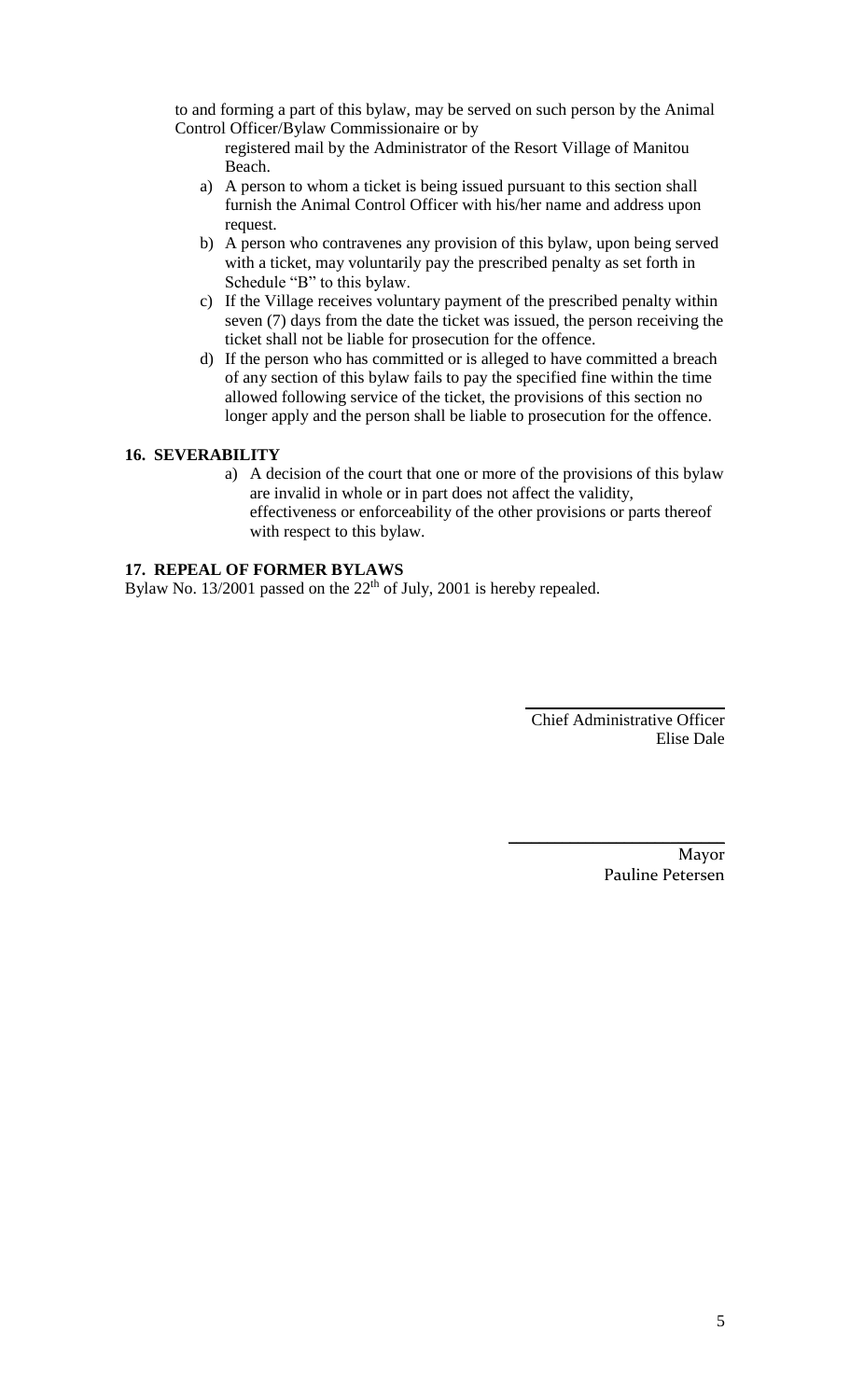## **SCHEDULE "A" ANIMAL CONTROL BYLAW 03-2021**

## **Annual Fees**

Neutered Dog Fee - \$10.00 Non-Neutered Dog Fee- \$35.00

Neutered Cat Fee - \$10.00 Non-Neutered Cat Fee- \$35.00

## **SCHEDULE "B" ANIMAL CONTROL**

# **BYLAW 03-2021**

### **PENALTIES**

| <b>OFFENCES</b> |                                            | 1 <sup>st</sup> Offence | 2 <sup>nd</sup> Offence | <b>Subsequent Offence</b> |
|-----------------|--------------------------------------------|-------------------------|-------------------------|---------------------------|
| 1.              | Running at Large                           | \$100.00                | \$200.00                | \$500.00                  |
|                 | 2. Over-Limit of Cat & Dog                 | \$100.00                | \$200.00                | \$500.00                  |
|                 | Numbers per Property                       |                         |                         |                           |
| 3.              | Dog/Cat creating a Nuisance                | \$100.00                | \$200.00                | \$500.00                  |
| 4.              | <b>Accumulation of Animal Feces</b>        | \$100.00                | \$200.00                | \$500.00                  |
| 5.              | Feeding of Ungulates in Village Limits     | \$300.00                | \$500.00                | \$1200.00                 |
| 6.              | <b>Other Domestic Animal-Requirements:</b> |                         |                         |                           |
|                 | as per Council, listed in ODA Permit       | \$300.00                | \$500.00                | \$1200.00                 |
|                 | Interfere with Bylaw Enforcement           | \$100.00                | \$300.00                | \$500.00                  |

*Reduce penalty by 50% if is paid within 7 days of issuance*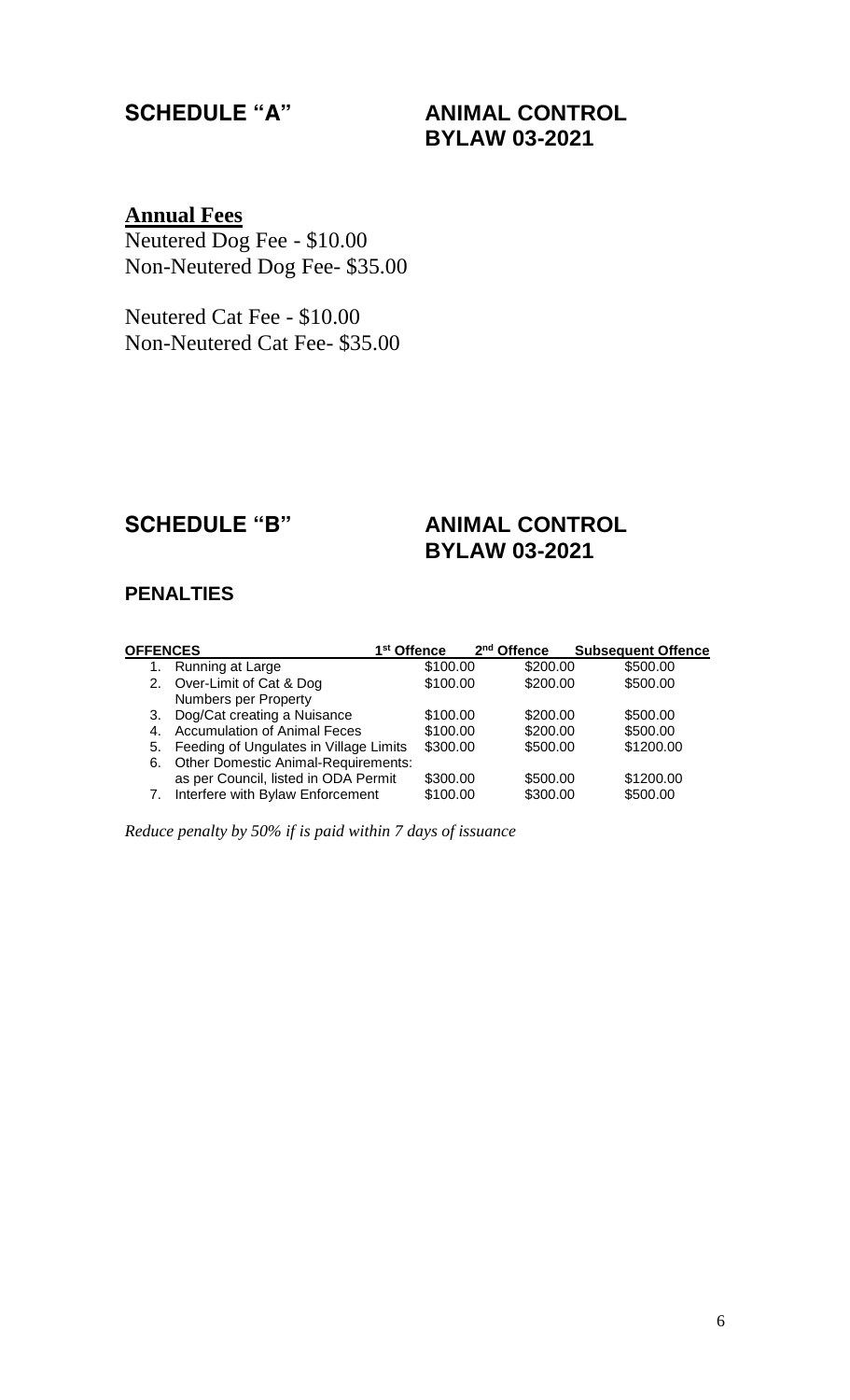## **Resort Village of Manitou Beach**

*AVOID PROSECUTION BY PAYING PROMPTLY*

| pm                                                                             |  |  |  |  |  |
|--------------------------------------------------------------------------------|--|--|--|--|--|
|                                                                                |  |  |  |  |  |
|                                                                                |  |  |  |  |  |
|                                                                                |  |  |  |  |  |
|                                                                                |  |  |  |  |  |
| ANIMAL CONTROL BYLAW NO. 2021-03                                               |  |  |  |  |  |
| <b>LOCATION OF VIOLATION:</b>                                                  |  |  |  |  |  |
|                                                                                |  |  |  |  |  |
| o OWNER OF DOG<br>O POSSESSOR OR HARBOURER OF DOG                              |  |  |  |  |  |
| YOU ARE CHARGED WITH VIOLATION OF BYLAW NO. 03-2021                            |  |  |  |  |  |
|                                                                                |  |  |  |  |  |
| PLEASE PAY WITHIN 7 DAYS \$__________ OF ISSUE DATE TO AVOID PROSECUTION.      |  |  |  |  |  |
| AFTER 7 DAYS THE FEE WITH BE \$                                                |  |  |  |  |  |
| ALL OFFENCES AFTER 7 DAYS - \$50.00 - \$2000.00                                |  |  |  |  |  |
| PENALTY TO BE PAID DURING REGULAR OFFICE HOURS OR BY MAIL TO:                  |  |  |  |  |  |
| The Resort Village of Manitou Beach<br>701 Lakeview Avenue<br>Monitou Roach CK |  |  |  |  |  |

Manitou Beach, SK S0K 4T1

**\_\_\_\_\_\_\_\_\_\_\_\_\_\_\_\_\_\_\_\_\_\_\_\_\_\_\_** BYLAW COMMISSIONAIRE

**\_\_\_\_\_\_\_\_\_\_\_\_\_\_\_\_\_\_\_\_\_\_\_\_\_\_\_** CAO